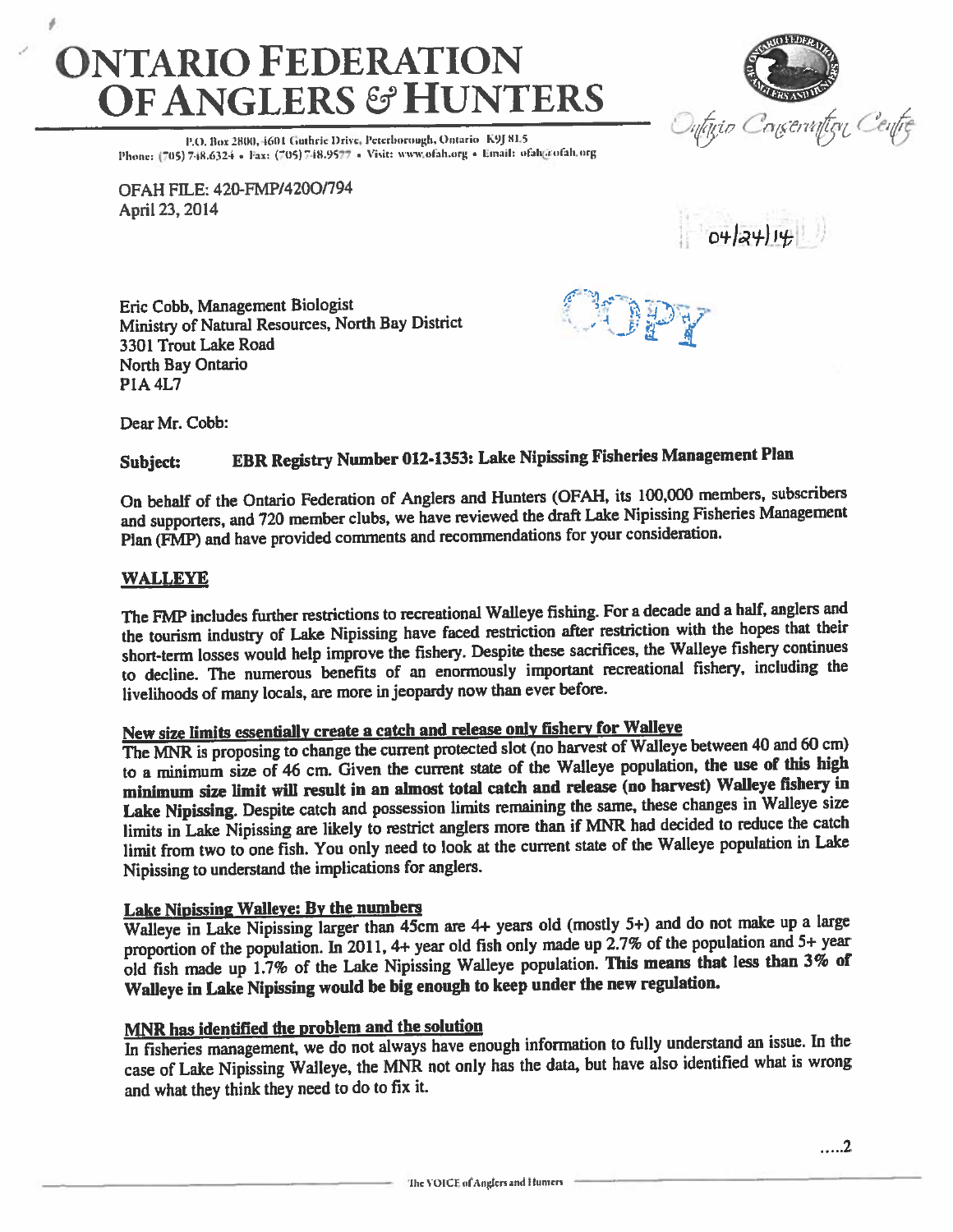Mr. Eric Cobb April 23, 2014 Page Two

#### The FMP states:

"The proposed regulation protects approximately 100% of the male walleye spawning stock and approximately 50% of the female walleye spawning stock with the intention of ensuring that individuals have at least one reproductive event/opportunity in their lifetime prior to being harvested by the recreational fishery. Alternatively put, for the walleye recovery strategy to be successful, the harvest of walleye in Lake Nipissing below 46cm needs to cease."

Rather than discuss the merits of what size limit, if any, is appropriate for the recreational fishery, we need to ask the bigger question; if "the harvest of walleye in Lake Nipissing below 46 cm needs to cease," then why is the MNR not imposing size restrictions on the commercial gill net fishery?

#### What is the rationale for allowing the commercial fishery to harvest the same Walleye that the recreational fishery cannot?

As of 2011, the commercial fishery harvests up to 94% of their catch below 46 cm. That means that the majority of the commercial harvest was of sizes that will now be prohibited for anglers.

What percentage of the population of male and female Walleye spawning stock in Lake Nipissing will be protected from the commercial gill nets?

## **Anglers will not benefit**

The FMP also states:

"It should be understood however, that with the implementation of the proposed walleye regulation, over the short term, despite high catch rates, harvest rates in the recreational fishery will be low until the recruits (2009 on) reach 46cm in length. It is felt that this is a necessary compromise such that the fishery can remain sustainable in the future and recover sooner rather than later."

The OFAH believes that it is disingenuous of the MNR to imply that the proposed size restriction will result in improved fishing in the future. The proposed size limit would only benefit anglers, and the sustainability of the Walleye fishery, if there was no other harvest of Walleye less than 46 cm. This is not the case in Lake Nipissing, where an unregulated commercial gill net fishery harvests the majority of their Walleye (up to 24,400 kg of Walleye in 2012) under 46 cm. This further demonstrates why the proposed restriction on anglers, like all those preceding it, will not solve the problem.

#### Stocking is not a long-term solution

Many groups, such as the Lake Nipissing Stakeholder's Association, have been pushing for a restocking program to recover populations and restore the value of the Walleye fishery they depend on. Stocking can be a valuable management tool, but should not be used as a replacement for sound fisheries management. Although stocking can be used to supplement the existing population, it does not offer a sustainable, longterm solution that addresses the primary issue.

The reality is, stocked Walleye will be caught in commercial gill nets well before they make it to 46 cm. It is unlikely that stocking will contribute any significant increase in the abundance of spawning-sized fish to the population. In the past, the level of harvest in the unregulated commercial gill net fishery has varied depending on Lake Nipissing's Walleye abundance. Therefore, we can expect that any natural or stocking-induced increases in young Walleye will result in greater commercial gill net harvest, rather than improvements in the quality of the recreational fishery.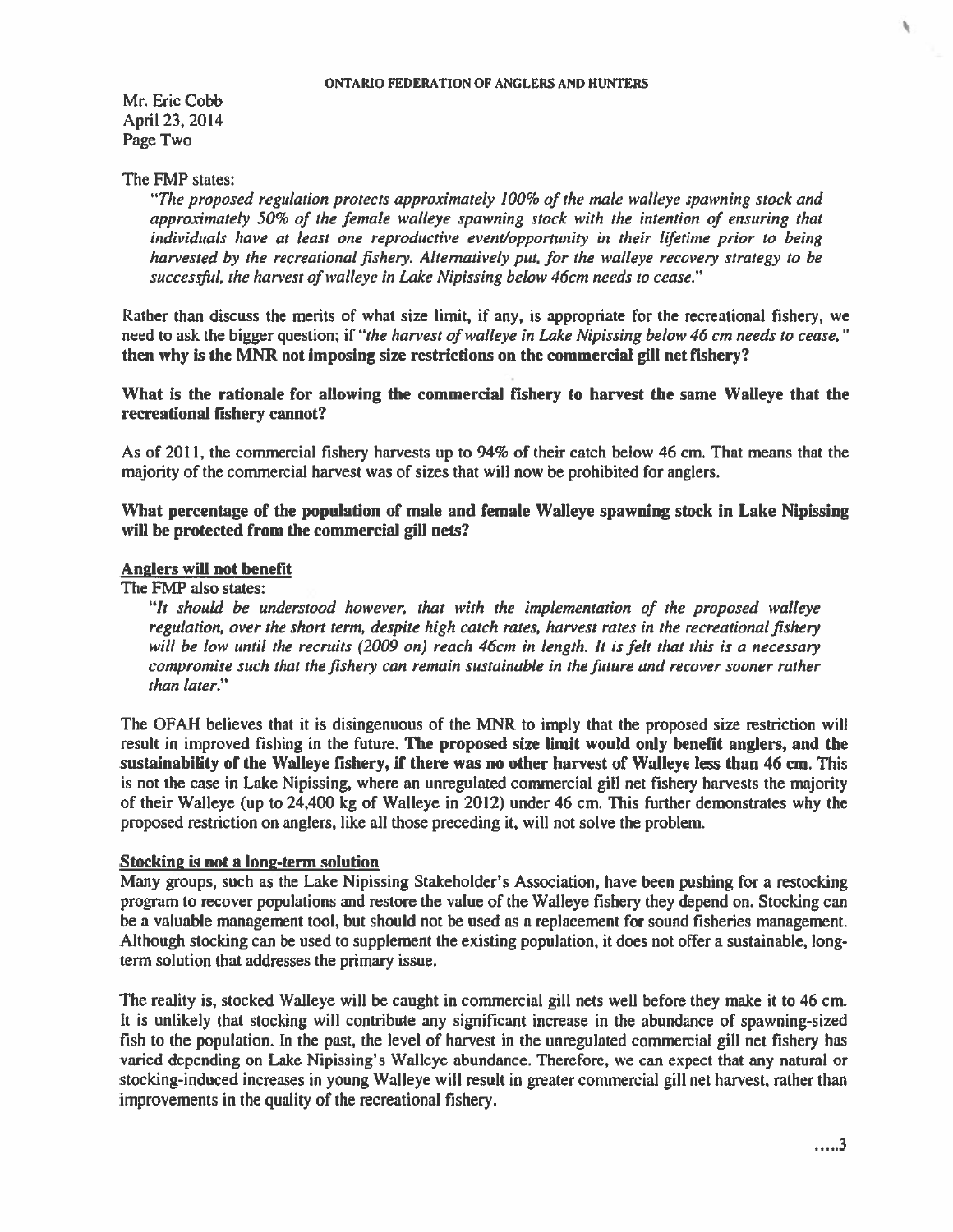Mr. Eric Cobb April 23, 2014 Page Three

#### "Continuing collaborative efforts with First Nations"

Until now, the responsibility of recovering Walleye in Lake Nipissing has been largely on the backs of the recreational fishery. For a decade and a half, Walleye anglers have been faced with restriction after restriction on Lake Nipissing. During the same time, MNR biologists made science-based recommendations for the management of the commercial gill net fishery; however, the majority of MNR recommendations, including quotas, have been ignored and not imposed. The government and local stakeholders continue to claim that they will work collaboratively with the commercial fishery to help recover Lake Nipissing Walleye. These are the same statements made each time the recreational fishery is restricted, but there has been no indication any significant changes have or will be made to commercial harvest.

The FMP states that Nipissing and Dokis First Nations have special harvesting rights in Lake Nipissing. If this is indeed the case, it should be acknowledged that special harvesting rights are not unfettered. Any special harvesting rights established by the constitution, treaties or case law do not determine when to harvest or how much harvest is sustainable. Unfettered use of a resource by any group is not consistent with the principles of conservation.

Ontario's fisheries are a public resource, and therefore, the Ontario Government is responsible for managing them. There are limits to the amount of a fish stock that can be used if that resource is to be sustained at levels that maintain ecosystem function and stability, as well as the genetic diversity of resource stocks. It is the MNR's responsibility, on behalf of the Ontario Government, to establish harvest controls for all users to ensure resource sustainability. This is particularly important wherever there is commercial harvest of the resource.

The government has an obligation and right to control special harvesting rights when there is conservation-based need to do so. In the case of Lake Nipissing Walleye, the MNR has long identified a conservation concern. The lack of management action on commercial fishery harvest has resulted in the abdication of their responsibility to the residents of Ontario - both Aboriginal and non-Aboriginal residents alike. When there is a legitimate and justified need to act, government action on a conservation concern should not be viewed as an infringement on special harvesting rights because it is the government's responsibility. Rather, government action should be viewed as a protective measure that conserves a fisheries resource for continued use into the future for both Aboriginal and non-Aboriginal residents of Ontario. The Ontario Government has a justified reason to act in Lake Nipissing, and therefore, they must impose conservation measures to regulate commercial harvest. These conservation measures will benefit the resource itself, and ALL those who benefit from it.

## The path forward

The recreational, commercial and subsistence fisheries share the Walleye resource. We all have a shared responsibility in the conservation management of Lake Nipissing's Walleye stocks to ensure sustainability. If we hope to successfully recover the Walleye population in Lake Nipissing for future generations to enjoy, ALL harvesters must share in a solution. We share the benefits, so why do we not all share in the solution?

## Last minute changes

The changes will come into effect for the spring Walleye opener on May 17, 2014. The Ontario Recreational Fishing Regulation Summaries have already been printed, and there are bound to be some individuals heading to Lake Nipissing this spring and summer who have not heard about the size limit changes. What will the MNR do to inform anglers of the changes to the 2014 Ontario Recreational **Fishing Regulation Summaries?**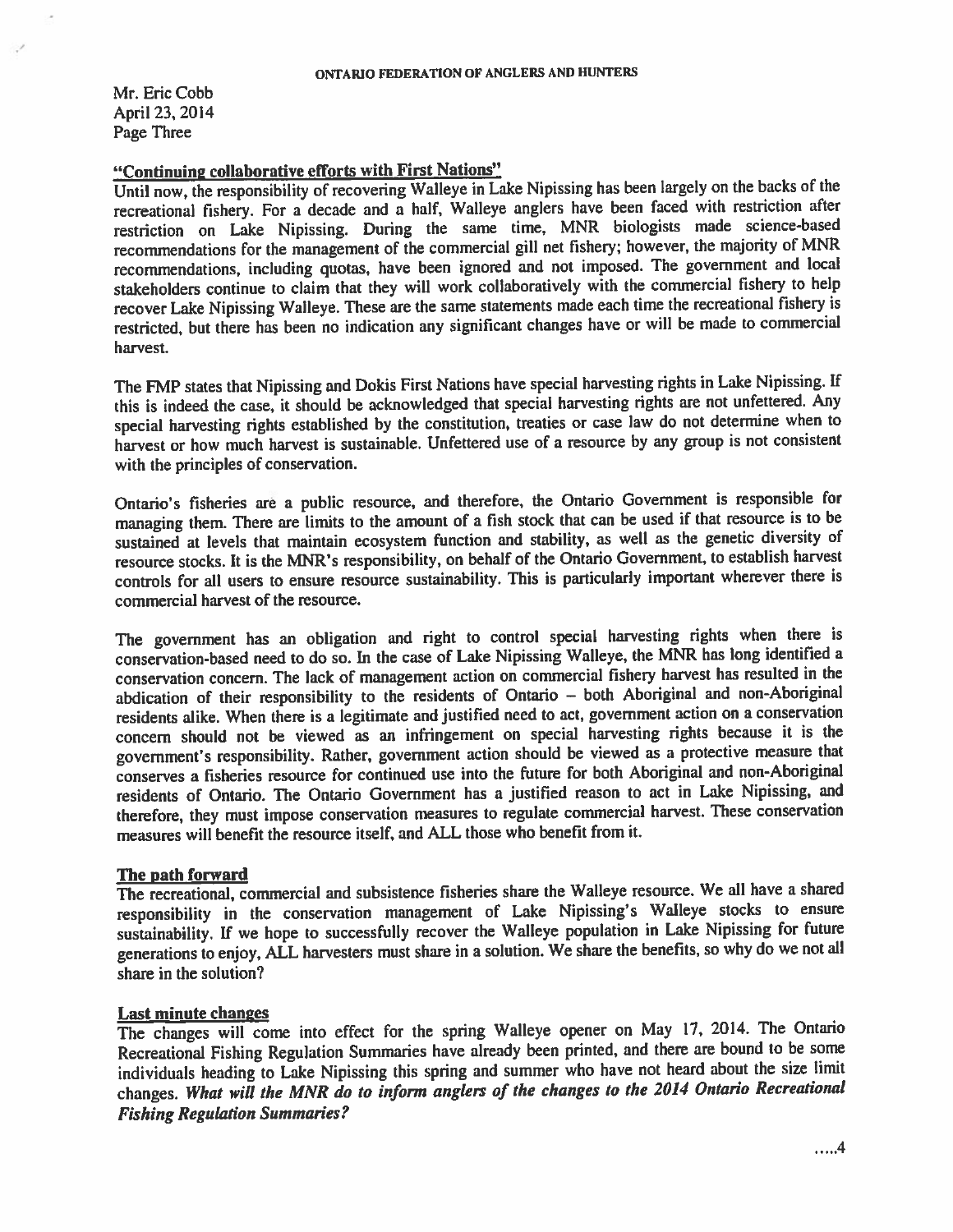Mr. Eric Cobb April 23, 2014 Page Four

## **YELLOW PERCH and BASS**

The catch and possession limits for Yellow Perch were increased on January 1, 2014 and extended bass seasons have been proposed to begin in June, 2014. The MNR is promoting these additional fishing opportunities in Lake Nipissing as a strategy to benefit the recovery of Walleye. Additional bass and Yellow Perch fishing opportunities are not a replacement for the recreational Walleye fishing opportunities that have been lost. The tourism industry does not expect the regulation changes for Yellow Perch and bass to have any significant positive impact on their businesses.

The OFAH fully supports establishing new sustainable angling opportunities in Lake Nipissing; however, we do not believe these additional opportunities will have a significant impact on angler harvest rates, or recovery of Walleye.

## **NORTHERN PIKE**

The OFAH is concerned that the declines in Lake Nipissing's Northern Pike population may be linked to the use of commercial gill nets. Northern Pike are known to be highly susceptible to being captured in gill nets. Despite the fact that Northern Pike are not being targeted by the commercial fishery, there is a significant potential for them to be captured as bycatch. The absence of bycatch reporting by the commercial fishery makes it difficult to determine its occurrence and significance in Lake Nipissing.

The OFAH recommends that the MNR request bycatch reports from all commercial harvesters.

The OFAH recommends that alternative gear (e.g. trap nets) may be more appropriate for the commercial fishery in Lake Nipissing.

The OFAH supports the MNR's proposed management action to explore alternative commercial harvesting techniques or gear that eliminates or minimizes commercial harvest of non-targeted species.

## **CORMORANTS**

The OFAH does not support the proposed management actions for double-crested cormorants because they are really inactions. Cormorants are not native to Lake Nipissing and the population has increased dramatically during the past two decades. The FMP states that "more recent surveys indicate that the population is stabilizing". Although the rate of increase is lower than it was in the 1990s, the number of nests is still increasing.

The MNR states that there is a need "to increase public awareness of the importance of cormorants as part of the ecosystem and as part of our natural heritage and in turn, the rationale for various management actions taken". Firstly, this statement is predicated on the assumption that cormorants are not having a negative impact on Lake Nipissing. Their negative impacts on overall biodiversity, as well as specific fisheries and terrestrial ecosystem values are well documented in the scientific literature. Secondly, cormorants are not native to Lake Nipissing. The current abundance of cormorants is not a part of our natural heritage, nor does it have a positive importance for Lake Nipissing's ecosystem. Please explain the "importance of cormorants as part of the ecosystem and as part of our natural heritage".

Although it is likely that cormorants are impacting Lake Nipissing's ecosystems, we agree with the MNR that cormorants are not responsible for the current status of the Walleye fishery.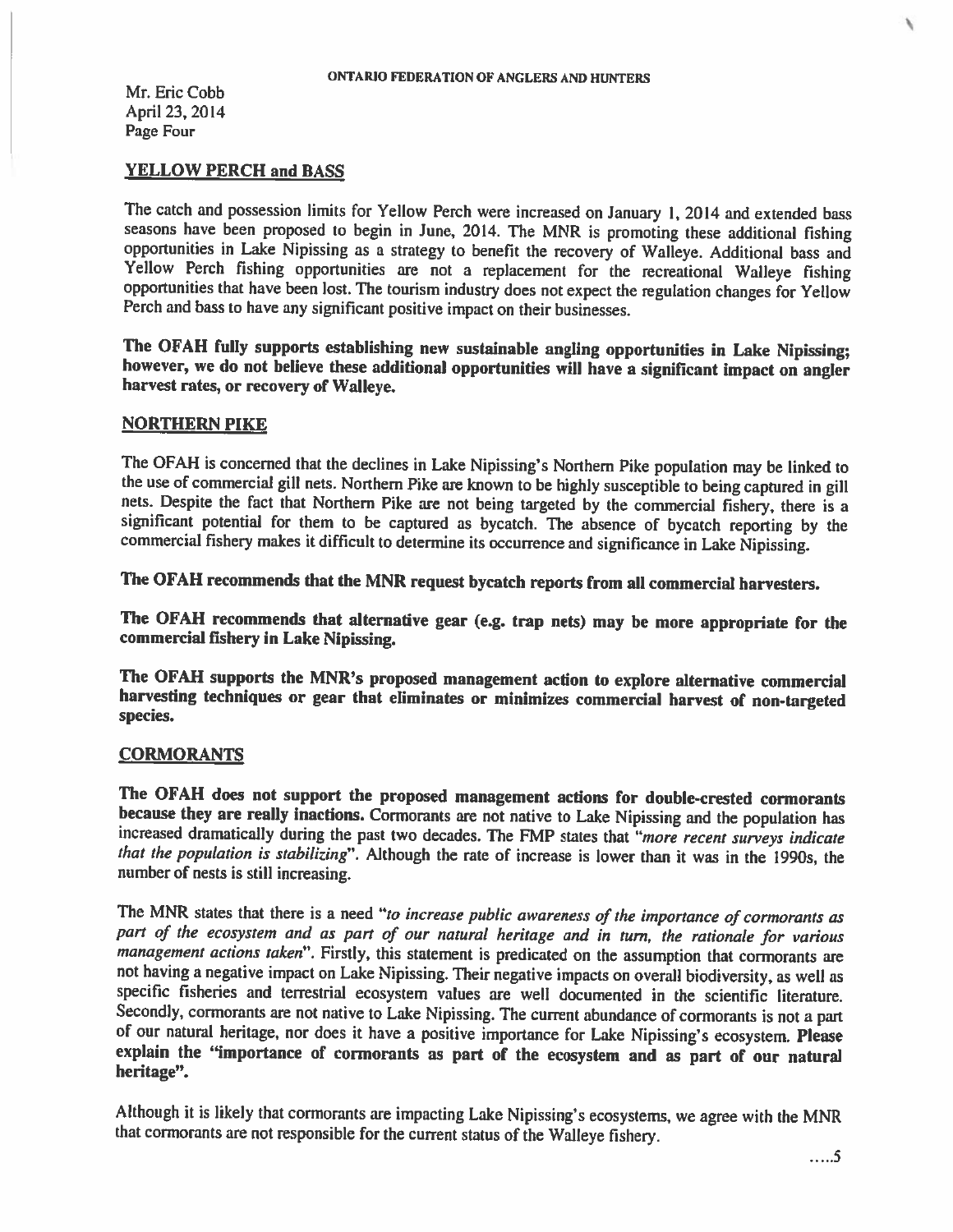Mr. Eric Cobb April 23, 2014 Page Five

The MNR's decision to not actively manage cormorant populations on Lake Nipissing appears to be largely based on the 'Annual Calculation of Population Status related to Carrying Capacity' and the belief that cormorants are not causing negative effects in Lake Nipissing. It is not clear from the FMP how this metric is calculated (e.g. methodology, data used, etc.), and what criteria is used to determine how it informs management decisions. For example, how does the information on diet analysis factor into the carrying capacity of cormorants for Lake Nipissing? The FMP describes the quantity of Walleye (relative to perch) consumed by cormorants and the current abundance of Yellow Perch in Lake Nipissing, but does not indicate how that specifically relates to carrying capacity. Please provide us with greater detail on the process used to calculate cormorant population status related to carrying capacity and how it is used in making management decisions.

Management action to control cormorant populations to reduce these negative impacts is ongoing in many other jurisdictions. The OFAH recommends that the cormorant population on Lake Nipissing must be actively controlled by the culling of adults and oiling of their eggs in whatever combination will best achieve reduction targets in a short time frame.

Cormorant populations in Lake Nipissing could also be controlled if they were added to the list of provincially unprotected birds. The unnecessary protection afforded to double-crested cormorants by the Fish and Wildlife Conservation Act should be removed. This can be accomplished by adding them to the list of species under section 5 (2)(a) that includes American crows, brown-headed cowbird, common grackle, house sparrow, red-winged blackbird and starling. These species are in no way compromised. Fisheries and wildlife management objectives would determine population management. Overpopulation of cormorants continues to decrease benefits, and increase costs associated with fisheries and terrestrial ecosystem values.

#### **Conclusion**

The recreational Walleye fishery has been restricted time and again. The proposed regulation changes in this Fisheries Management Plan will all but eliminate angler harvest. Unfortunately, all of this sacrifice on behalf of anglers will not recover the Walleye fishery in Lake Nipissing. There is still a major harvest of Walleye in Lake Nipissing that will continue, and subsequently prevent recovery. The OFAH has been clear in our position that the Government of Ontario must take immediate action to regulate all commercial gill netting for Walleye on Lake Nipissing. We have demonstrated the need for governmentimposed and biologically defensible quotas, size limitations, seasons, harvest reporting and bycatch reporting. Until the commercial gill net fishery for Walleye on Lake Nipissing is adequately regulated, the full ecological, social, economic and culture benefits of the Walleye fishery will not be restored.

Yours in Conservation,

Matt DoMille

Matt DeMille, M.Sc. Assistant Manager of Fish and Wildlife Services/Fisheries Biologist

 $/md$ 

OFAH Zone D, Executive Committee cc: Angelo Lombardo, OFAH Executive Director Dr. Terry Quinney, OFAH Provincial Manager of Fish and Wildlife Services Greg Farrant, OFAH Manager of Government Affairs and Policy OFAH Fish & Wildlife staff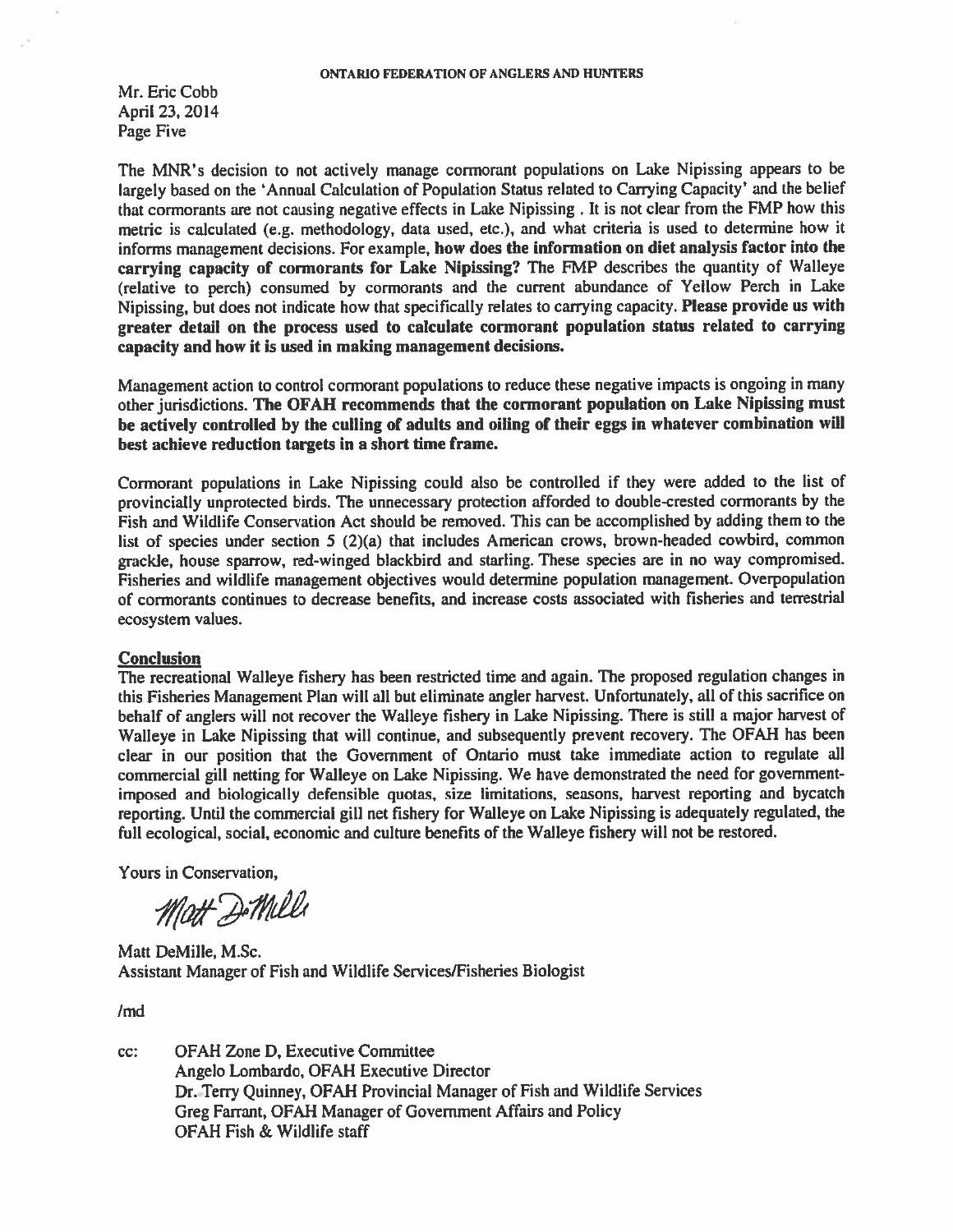Ķ.

 $\frac{1}{2} \frac{1}{1}$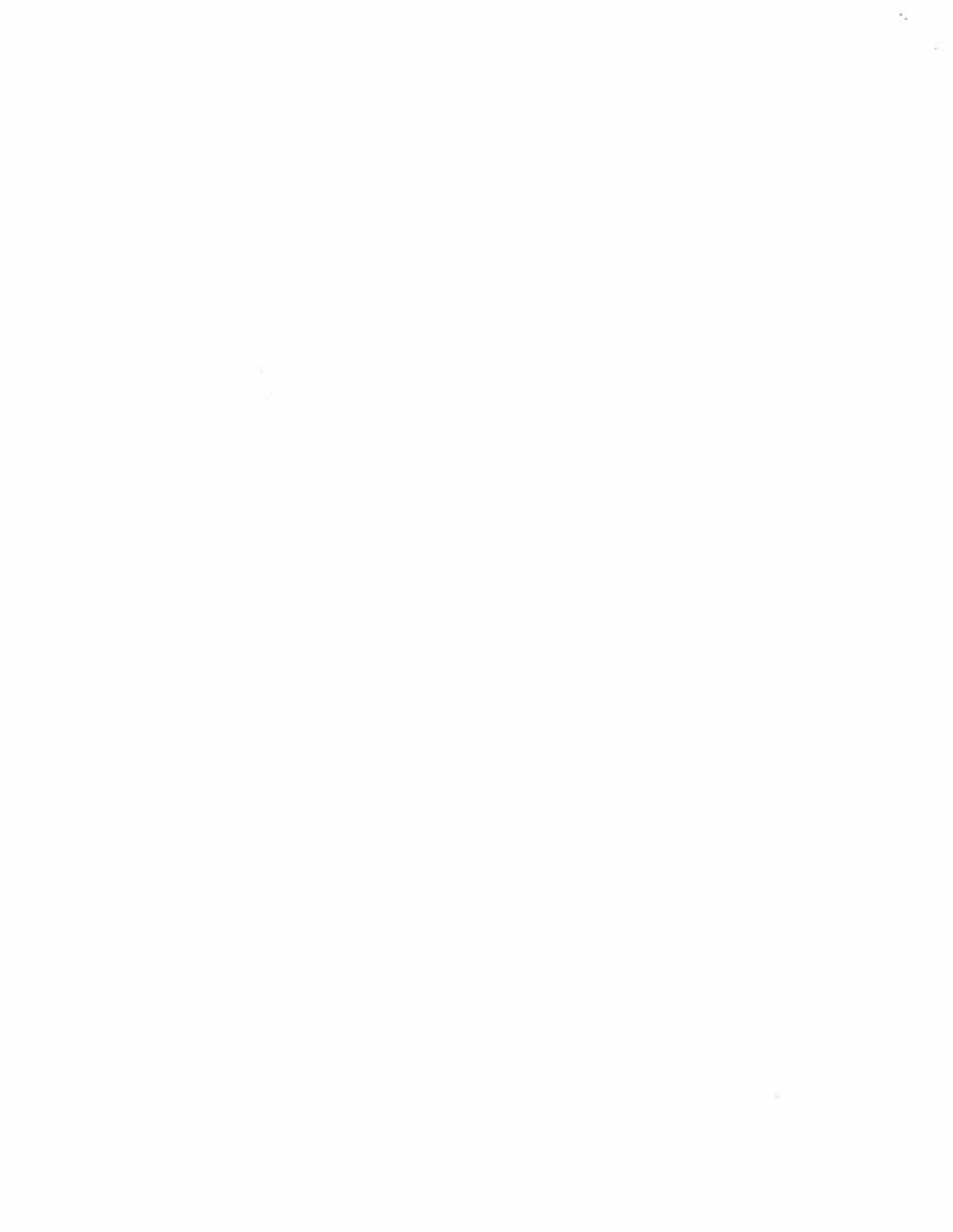**Policy Proposal Notice:** 

**Title:** Lake Nipissing Fisheries Management Plan

#### **EBR Registry Number:** 012-1353

**Ministry:** Ministry of Natural Resources **Date Proposal loaded to the Registry:** March 25, 2014

Some web links in this notice have been updated due to a web migration project. If you cannot access information that was previously available, you can request assistance from the contact listed in this notice. The remainder of the notice has not been altered.

Notice updated on May 12, 2014 to provide notification that the ministry is proceeding with a decision on the Ontario Fishing Regulations for walleye and bass on Lake Nipissing as proposed (see Environmental Registry Notice # 012- 1724). These changes will come into effect May 17, 2014. Public input on the balance of the draft plan is being considered and a decision notice on the final Lake Nipissing Fisheries Management Plan is pending.

**Keyword(s):** Fish and Wildlife

The comment period for this proposal is now over.

**Description of Policy:** 

The Ministry of Natural Resources in cooperation with the Lake Nipissing Fisheries Management Plan Advisory Council (LNFMPAC) recently drafted a new Fisheries Management Plan for Lake Nipissing. Lake Nipissing, a Specially Designated Water, is located within the broader Fisheries Management Zone 11. The proposed plan was developed using the Ecological Framework for Recreational Fisheries Management. It considers a broad set of lake and fish population objectives and management strategies that promote a healthy and ecologically diverse ecosystem. The plan recognizes the importance of maintaining and recovering sustainable fish populations and the significant cultural, economic, and recreational value of the fishery to the North Bay and surrounding area. The plan outlines proposed management actions, including regulatory changes to some fish species.

The ministry has strong concerns for the state of the Lake Nipissing walleye population. Recent data reviews show that juvenile walleye, currently the most abundant size classes in the population, are being harvested prior to maturing at a rate that is currently not sustainable. Further, surveys in 2013 revealed below average recruitment and a decrease in the overall number of adult females.

The current status of the walleye population is the result of an extended period of overfishing by both the recreational and commercial fisheries. The ministry is committed to working with the recreational angling community and the local First Nations regarding the long term sustainable management of the Lake Nipissing Fishery.

To aid in the recovery of the Lake Nipissing walleye population, the ministry is proposing a change to the current walleye fishing regulation from a protected slot size of 40 to 60cm to a minimum size limit of 46cm (i.e. no fish under 46 cm (18 inches)). There are no proposed changes to the current catch limit or season.

The ministry is also proposing to open the season for bass (smallmouth and largemouth) one week earlier than the current opening date, providing an additional week of bass fishing opportunities.

#### **Contact:**

Eric Cobb Management Biologist Ministry of Natural Resources Regional Operations Division Northeast Region North Bay District<br>3301 Trout Lake Road 3301 Trout Lake Road<br>North Bav Ontario Bay Ontario P1A 4L7 Phone: (705) 475-5530 Fax: (705) 475-5500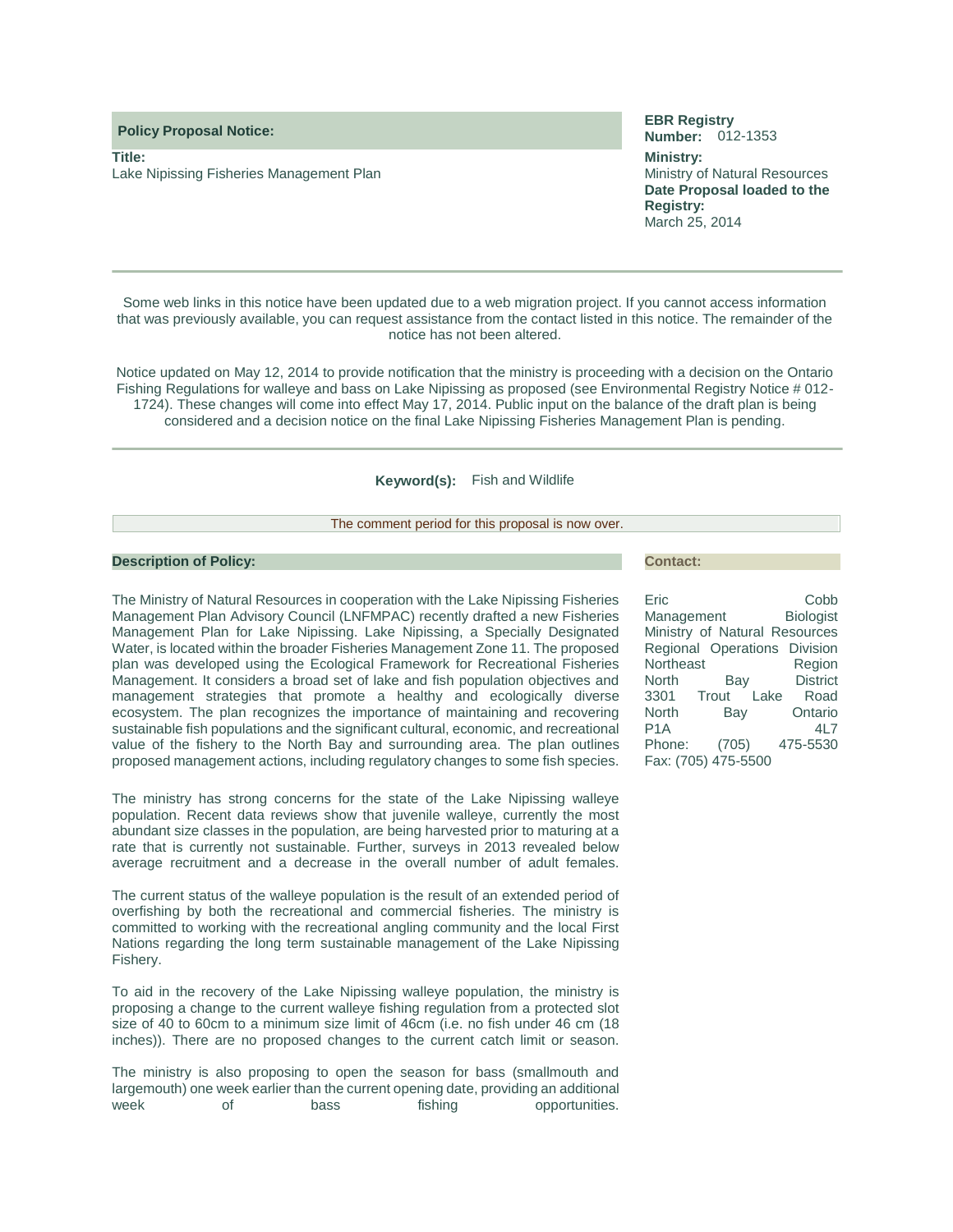Management strategies for the lake have been informed by the best available science, discussions with the LNFMPAC and in consideration of preliminary feedback received in the early planning stages.

Consultation with, and engagement of interested and affected public, stakeholders, First Nations, and other governments and ministries has and will continue to form a critical component in the development of the Lake Nipissing Fisheries Management Plan.

#### **Purpose of Policy:**

The purpose of the posting is to seek input and comments from the public on the proposed Fisheries Management Plan for Lake Nipissing.

#### **Other Information:**

The proposed fishery regulation changes on Lake Nipissing require a change to the Ontario Fishery Regulations (OFR). The Fisheries Act, R.S.C., 1985, Chap F-14, as amended, and its regulations, including the Ontario Fishery Regulations (OFR), SOR/89-93 are not prescribed under the Environmental Bill of Rights. Under Subsection 14(1) of the OFR, the provincial Minister of Natural Resources may, through the issuance of a variation order, vary a close time, fishing quota or limit on the size or weight of fish where a close time, fishing quota or limit on the size or weight of fish is already fixed in respect of an area under these regulations.

The following web-links provide supporting information to the proposed Fisheries Management Plan:

Draft Lake Nipissing Fisheries Management Plan /Lake Nipissing Factsheets and Data Review

• BULLETIN - Ministry of Natural Resources Implements Changes to the Lake Nipissing Recreational Fishery (PDF, 133 kb) [http://apps.mnr.gov.on.ca/public/files/er/stdprod\\_110489.pdf](http://apps.mnr.gov.on.ca/public/files/er/stdprod_110489.pdf)

• Lake Nipissing Fisheries Management Plan -- DRAFT March 2014 (PDF, 1.8 mb) [http://apps.mnr.gov.on.ca/public/files/er/stdprod\\_110505.pdf](http://apps.mnr.gov.on.ca/public/files/er/stdprod_110505.pdf)

• Lake Nipissing Fisheries Management Plan Factsheet (PDF, 346 kb) - UPDATED [http://apps.mnr.gov.on.ca/public/files/er/stdprod\\_110491.pdf](http://apps.mnr.gov.on.ca/public/files/er/stdprod_110491.pdf)

• Five Critical Facts about Walleye in Lake Nipissing Factsheet (PDF, 370 kb) - UPDATED

[http://apps.mnr.gov.on.ca/public/files/er/stdprod\\_110492.pdf](http://apps.mnr.gov.on.ca/public/files/er/stdprod_110492.pdf)

• Five Facts about Bass in Lake Nipissing Factsheet (PDF, 236 kb) - UPDATED [http://apps.mnr.gov.on.ca/public/files/er/stdprod\\_110490.pdf](http://apps.mnr.gov.on.ca/public/files/er/stdprod_110490.pdf)

• Five Facts about Yellow Perch in Lake Nipissing Factsheet (PDF, 238 kb) [http://apps.mnr.gov.on.ca/public/files/er/stdprod\\_110493.pdf](http://apps.mnr.gov.on.ca/public/files/er/stdprod_110493.pdf) 

• Fact Sheet: Lake Nipissing Walleye Data Review, 1967- 2011 (PDF, 120 kb) [http://apps.mnr.gov.on.ca/public/files/er/stdprod\\_098192.pdf](http://apps.mnr.gov.on.ca/public/files/er/stdprod_098192.pdf) 

• Report: Lake Nipissing Data Review 1967 to 2011 - Final Report November 2012 (PDF, 3.1 MB)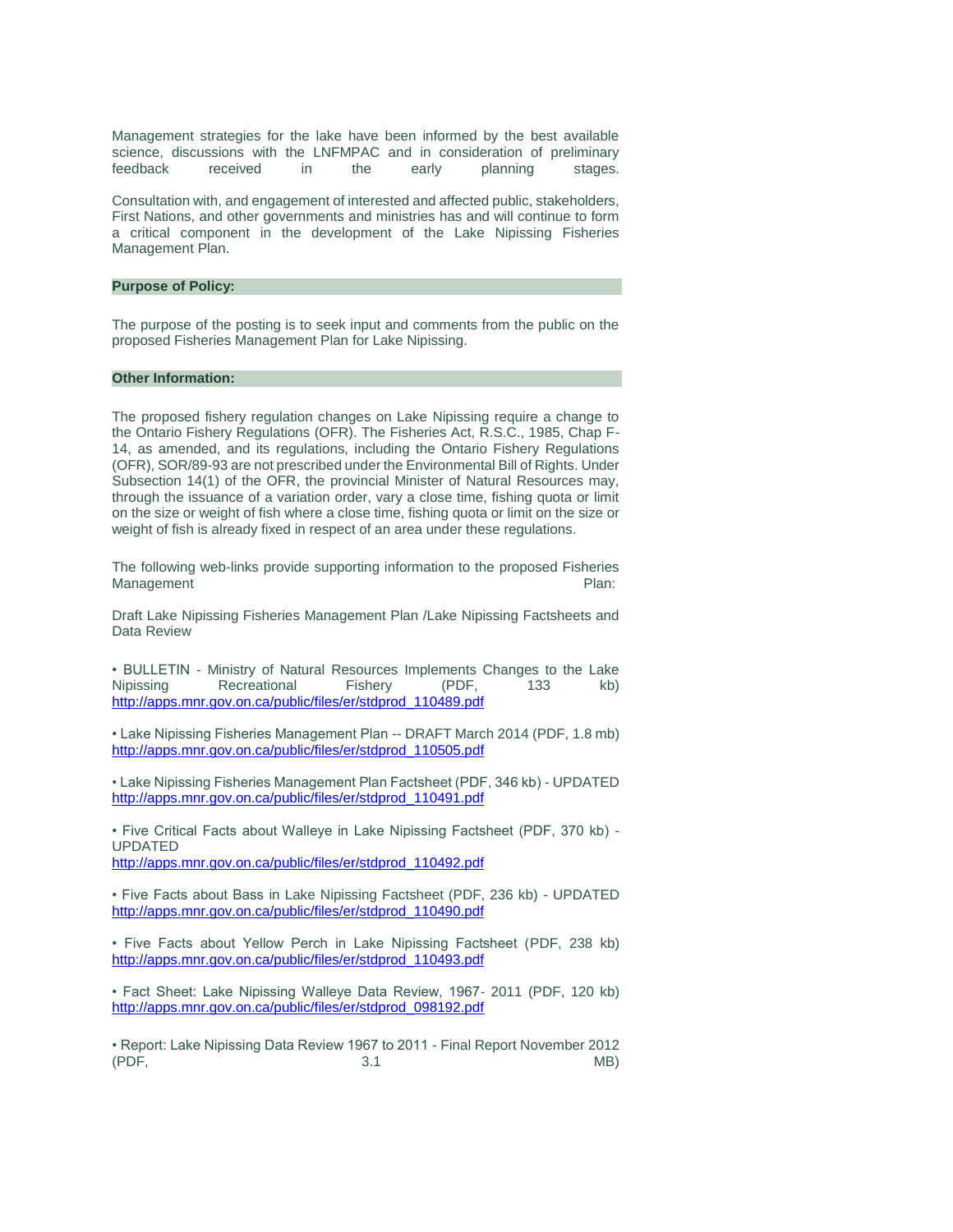[http://www.ontario.ca/environment-and-energy/lake-nipissing-data-review-1967-](http://www.ontario.ca/environment-and-energy/lake-nipissing-data-review-1967-2011-final-report-november-2012) [2011-final-report-november-2012](http://www.ontario.ca/environment-and-energy/lake-nipissing-data-review-1967-2011-final-report-november-2012)

The proposed Fisheries Management Plan can also be viewed at the following location during regular business hours; please call to make an appointment:

| Eric                        |    |              |            |              |                  |     | Cobb             |
|-----------------------------|----|--------------|------------|--------------|------------------|-----|------------------|
| Management                  |    |              |            |              |                  |     | <b>Biologist</b> |
| Ministry                    | ot | Natural      | Resources. | <b>North</b> |                  | Bay | <b>District</b>  |
| 3301                        |    | Trout        |            | lake         |                  |     | Road             |
| <b>North</b>                |    | Bay,         | ΟN         |              | P <sub>1</sub> A |     | 4L7              |
| Phone:                      |    | 705-475-5530 |            | Fax:         |                  |     | 705-475-5500     |
| Email: eric.cobb@ontario.ca |    |              |            |              |                  |     |                  |

#### **Public Consultation:**

This proposal was posted for a 30 day public review and comment period starting March 25, 2014. Comments were to be received by April 24, 2014.

All comments received during the comment period are being considered as part of the decision-making process by the Ministry of Natural Resources.

Please Note: All comments and submissions received have become part of the public record.

#### **Other Public Consultation Opportunities:**

A series of public information sessions were held during the spring of 2013 to inform the public of plan development commencement and to receive input into the development of the plan.

During the review and comment period, the ministry will be doing a local and provincial-level stakeholder mail-out to inform and invite the public to comment on and provide input into the proposed plan, through advertisements in local newspapers and other forms of media. The ministry will also be meeting with targeted stakeholder groups to seek input on the proposed plan throughout the comment period.

Add Notice into My Watch List

The materials on this web site are protected by Crown copyright. You may copy and re-distribute any of the Environmental Bill of Rights information on this web site provided that the contents remain unchanged and the source of the contents is clearly referenced. You are not permitted to alter or add to the contents.

[ONTARIO HOME](http://www.ontario.ca/) [| CONTACTS](http://www.ebr.gov.on.ca/ERS-WEB-External/contactUs.jsp?menuIndex=6_1) [| HELP](http://www.ebr.gov.on.ca/ERS-WEB-External/content/index2.jsp?f0=howDoI.info&f1=howDoI.info.value&menuIndex=2_1) [| SITEMAP](http://www.ebr.gov.on.ca/ERS-WEB-External/content/index2.jsp?f0=misc.siteMap&f1=misc.siteMap.value&menuIndex=-1_0) [| FRANÇAIS](http://www.ebr.gov.on.ca/ERS-WEB-External/display.do?language=fr¤tURL=%2Fdisplaynoticecontent.do%3FnoticeId%3DMTIxODcz%26statusId%3DMTgyNjM1%26language%3Den)